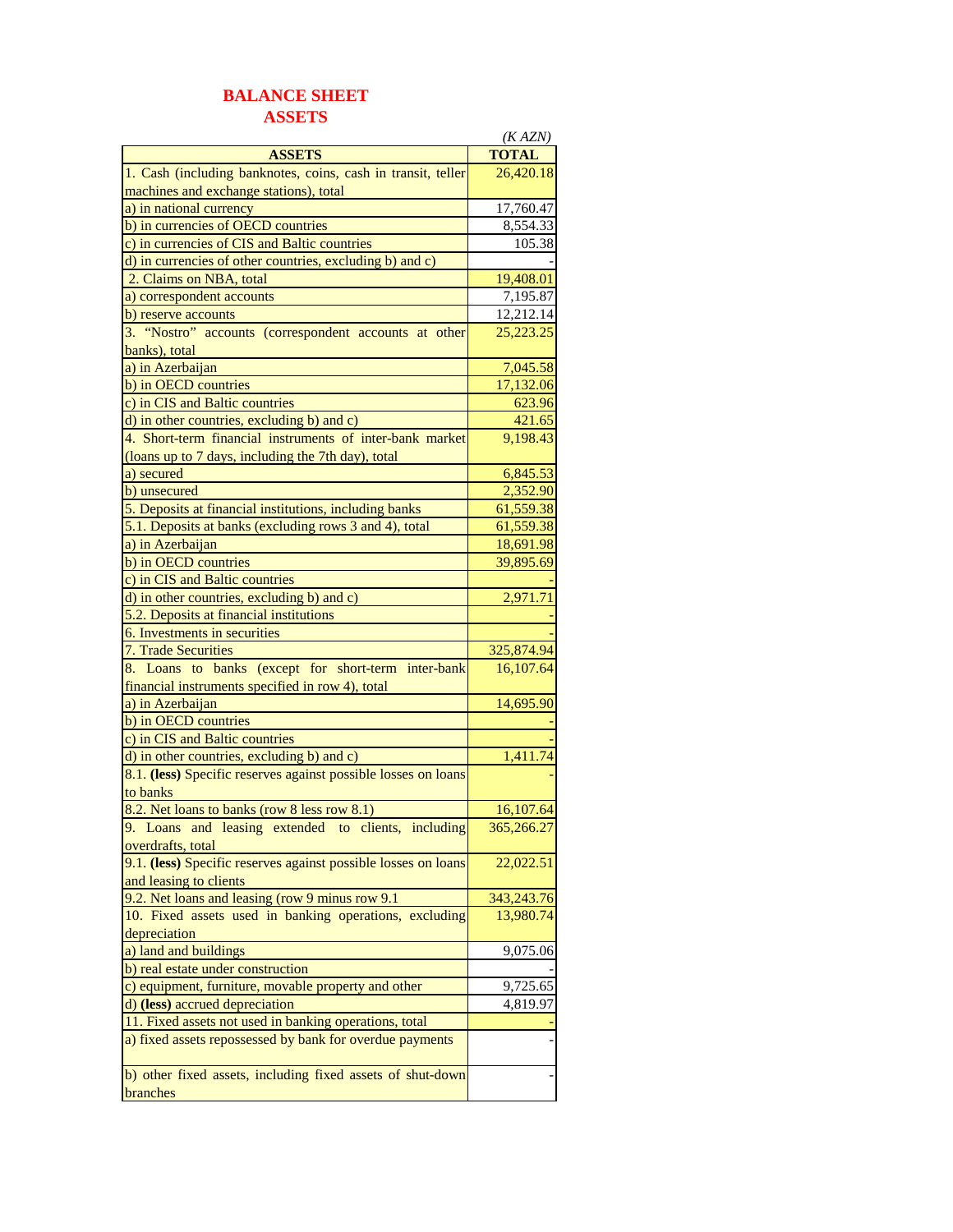| 12. Investments and financial participation $(50 \, % + 1)$<br>voting share) in unconsolidated affiliate companies, total | 47,480.77 |
|---------------------------------------------------------------------------------------------------------------------------|-----------|
| a) banks                                                                                                                  | 47,480.77 |
| b) other financial institutions                                                                                           |           |
| c) non-financial institutions                                                                                             |           |
| 13. Investments and financial participation (less than 50 %)                                                              |           |
| voting share) in other unconsolidated companies and joint                                                                 |           |
| ventures, total                                                                                                           |           |
| a) banks                                                                                                                  |           |
| b) other financial institutions                                                                                           |           |
| c) non-financial institutions                                                                                             |           |
| 14. Intangible assets, excluding depreciation                                                                             | 3,736.74  |
| 15. Other assets                                                                                                          | 61,011.05 |
| a) Reserves on other operations                                                                                           |           |
| 16. Total assets                                                                                                          | 953.244   |

## **LIABILITIES**

|                                                               | (KAZN)       |
|---------------------------------------------------------------|--------------|
| <b>LIABILITIES</b>                                            | <b>TOTAL</b> |
| Deposits (except for banks and other<br>financial<br>1.       | 402,571.03   |
| institutions), total                                          |              |
| a) Call deposits of legal entities (including all current and | 167,143.83   |
| checking accounts), total                                     |              |
| a1) non-interest-bearing call deposits                        | 137, 373. 17 |
| a2) interest-bearing call deposits                            | 29,770.66    |
| b) Call deposits of individuals                               | 141,760.65   |
| b1) non-interest-bearing call deposits                        | 140,603.55   |
| b2) interest-bearing call deposits                            | 1,157.10     |
| c) Time deposits of individuals                               | 81,766.55    |
| d) Time deposits of legal entities                            | 11,900.00    |
| 2. NBA's claims to bank, total                                |              |
| a) auction                                                    |              |
| b) overdraft                                                  |              |
| c) pawn-shop                                                  |              |
| d) other                                                      |              |
| 3. Claims of other banks ("loro" accounts), total             | 12.64        |
| a) in Azerbaijan                                              | 2.75         |
| b) in OECD countries                                          |              |
| c) in CIS and Baltic countries                                |              |
| d) in other countries, excluding b) and c)                    | 9.89         |
| 4. Short-term financial instruments of inter-bank market      |              |
| (loans up to 7 days, including the $7th$ day), total          |              |
| a) secured                                                    |              |
| b) unsecured                                                  |              |
| 5. Deposits of banks and other financial institutions, total  | 104,242.30   |
| a) deposits of banks                                          | 69,842.30    |
| b) deposits of financial institutions                         | 34,400.00    |
| 6. Loans of banks (for a period above 7 days), total          | 41,012.36    |
| a) secured                                                    |              |
| b) unsecured                                                  | 41,012.36    |
| 7. Loans of other financial institutions (except for banks),  | 38,237.74    |
| total                                                         |              |
| a) financial institutions                                     | 38,237.74    |
| b) international organizations                                |              |
| 8. Deposits and loans of central and municipal government     |              |
| bodies                                                        |              |